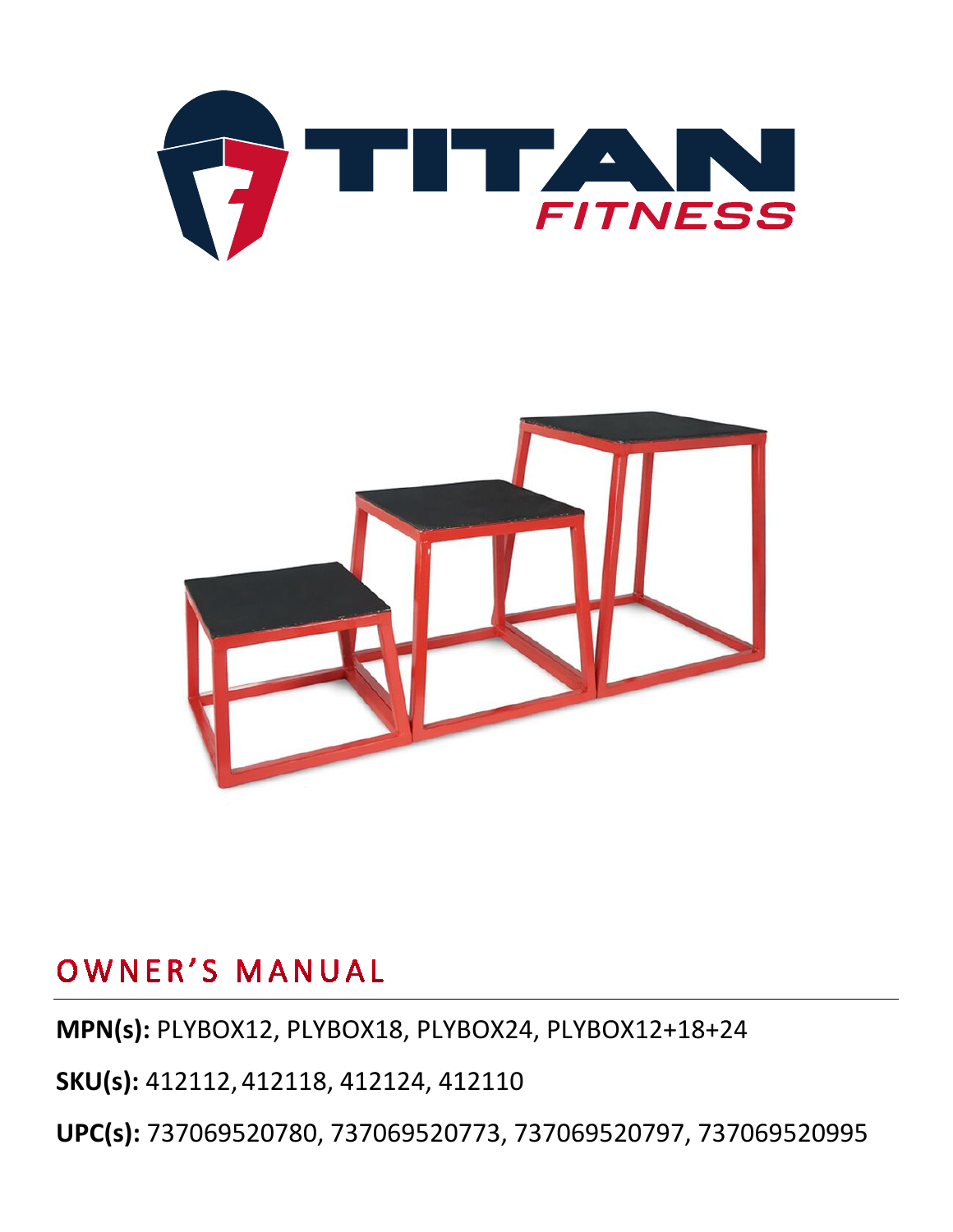# PARTS DIAGRAM / EXPLODED VIEW

| <b>KEY</b> | <b>BOX</b> | <b>DESCRIPTION</b>                   | <b>QTY</b> |
|------------|------------|--------------------------------------|------------|
|            |            | <b>12-IN PRO-DUTY PLYOMETRIC BOX</b> |            |
|            |            | <b>18-IN PRO-DUTY PLYOMETRIC BOX</b> |            |
|            |            | <b>24-IN PRO-DUTY PLYOMETRIC BOX</b> |            |
|            |            | <b>PRO-DUTY PLYOMETRIC BOX SET</b>   |            |

# ASSEMBLY INSTRUCTIONS

− No assembly required.